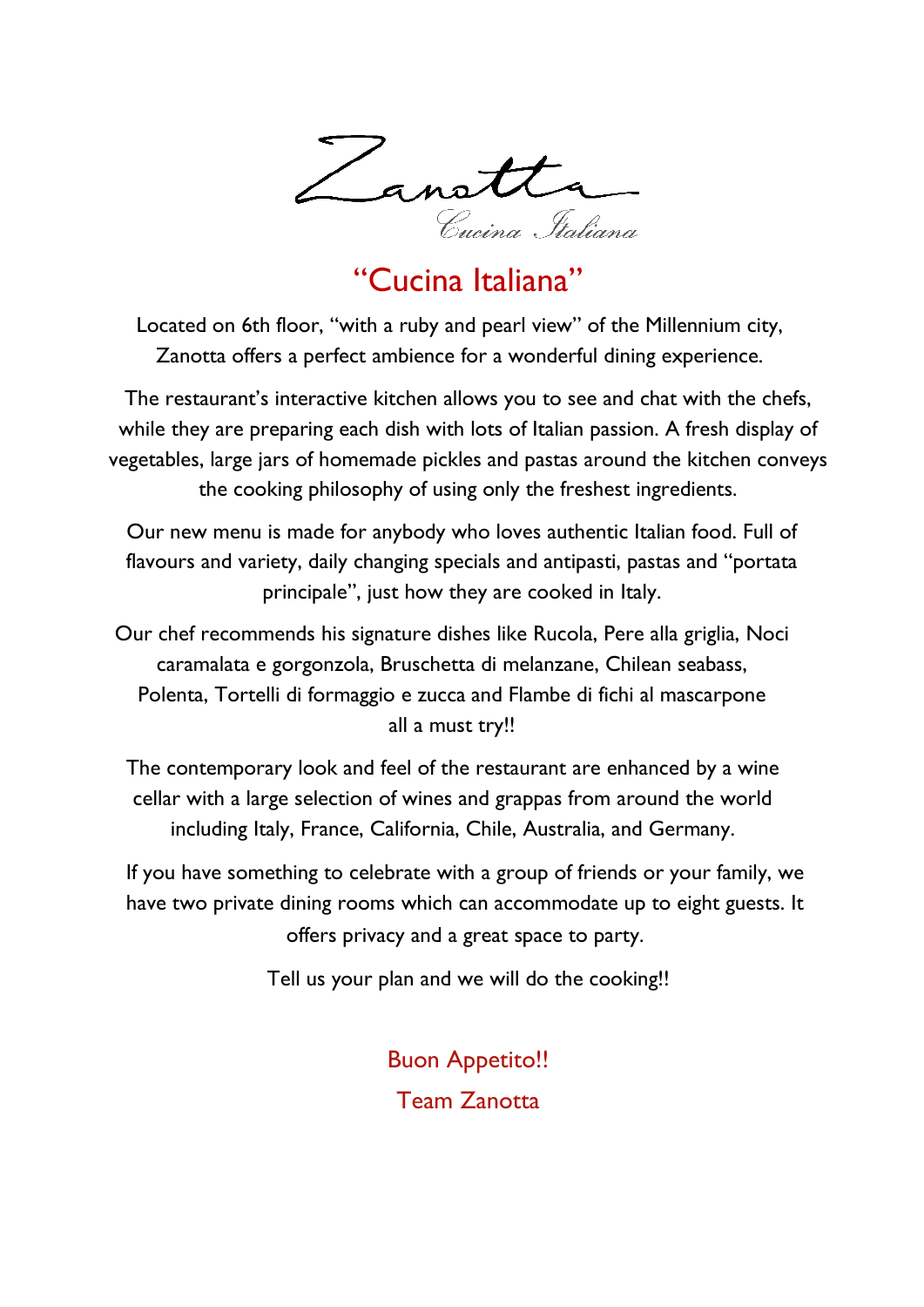# ANTIPASTO **STARTERS VEGETARIANA** VEGETARIAN

#### Bocconcini caprese

Fresh mozzarella cheese, marinated tomatoes, fresh basil and arugula leave

Mescolare la lattuga pere alla griglia, noci caramalata e gorgonzola Mixed lettuce salad with grilled pears, caramelized nuts, gorgonzola and mascarpone cheese

#### Arancini al jalapeno e pomodori secchi

Golden crumbs sundried tomato & jalapeno risotto dumplings stuffed with Bocconcini and spicy tomato coulis

#### Frito misto di verdure

Crispy fried vegetables served with arrabiata sauce

### NON-VEGETARIANA NON-VEGETARIAN

#### Panzanella con anatra affumicata

Smoked duck, crunchy bread salad with tomatoes, onions, kalamata olives, cucumber, asparagus and green beans

#### Fritto misto di mare

Semolina fried calamari and prawns, homemade lemon garlic mayonnaise and marinara sauce

#### Misto di salumi

Selection of international cold cuts and dried meats with homemade pickled olives and garlic toasted bread

### **ZUPPE** SOUP

#### Minestrone d'orzo

Zanotta style vegetable soup with roasted potatoes, tomatoes, parmesan cheese

#### Cacciucco con frutti di mare e zafferano

Traditional seafood saffron broth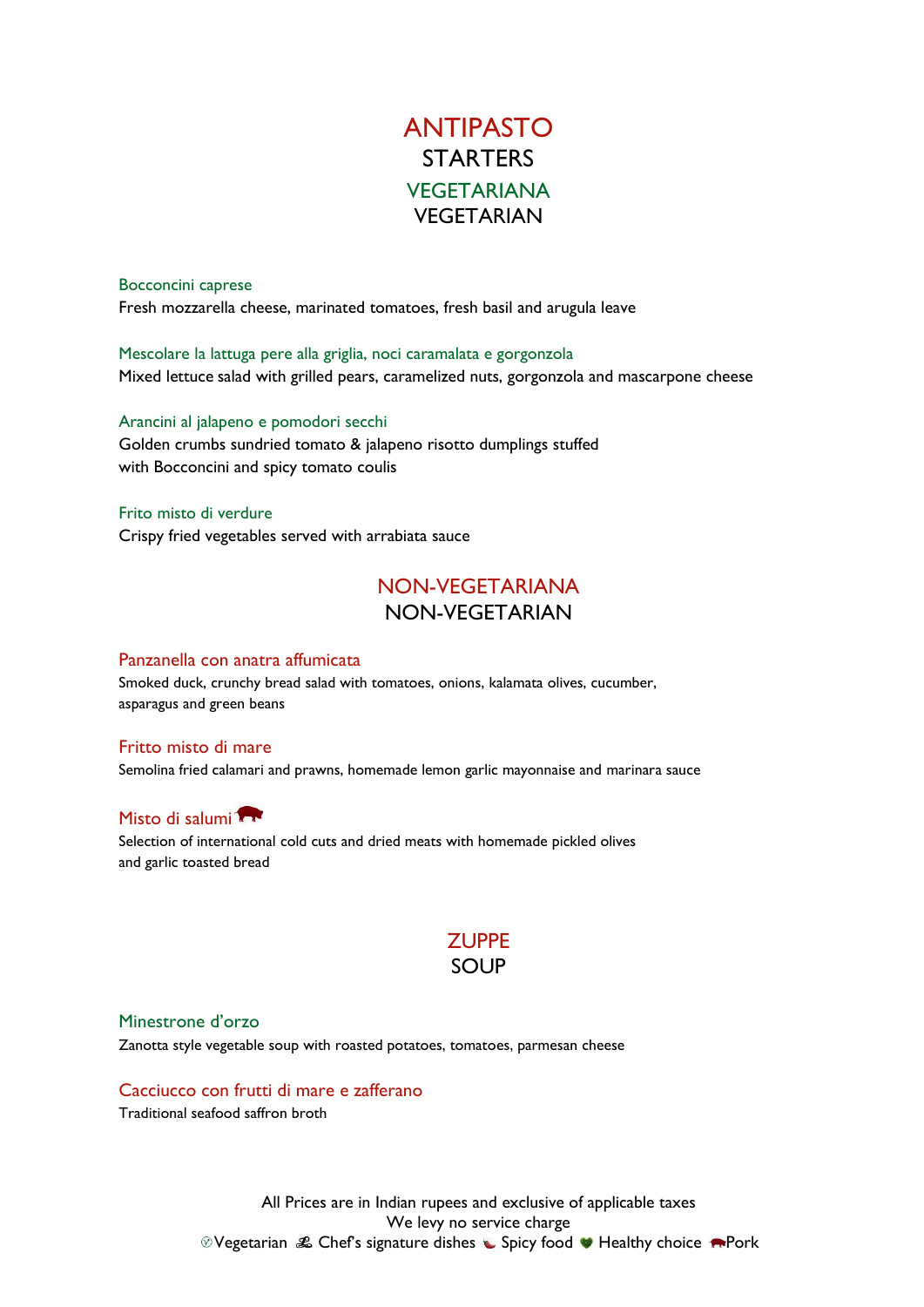## **PIZZETTE** PIZZA BITES

#### Formaggio di capra, funghi e rucola  $\mathcal D$

Goat cheese, mushroom and pesto

Arrabbiata di pollo

Grilled chicken, spicy tomato sauce, mozzarella cheese and oregano

# PRIMI FIRST COURSE

# RISO

## **RICE**

Risotto ai funghi dil bosco Arborio rice cooked with assorted wild mushrooms

#### Risotto alla parmigianino

Classic parmesan risotto, seasonal greens, root vegetables, parmesan cheese and truffle oil, finished at your table

#### Riso arborio cotto con pomodoro basilico e frutti di mare

Arborio rice cooked with tomato, basil and seafood

# PASTA SECA

### DRY PASTA

Penne all'arrabbiata Penne with spicy tomato sauce

Spaghetti con gamberi olio d'oliva, aglio, peperoncino e polvere di oliva Spaghetti with prawns, olive oil, garlic, chilli and olive powder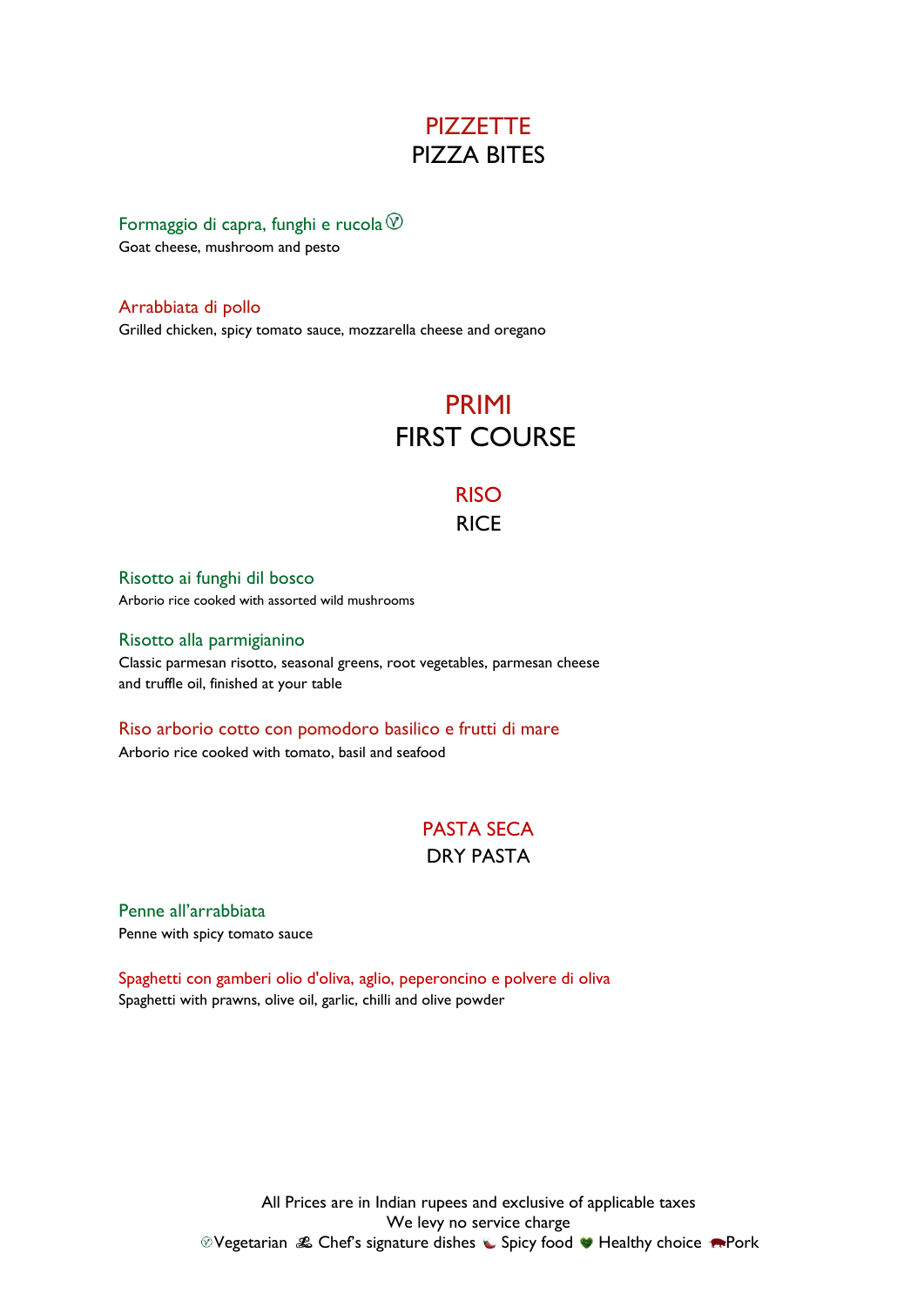# PASTA FRESCA RIPIENA FRESH FILLED PASTA

Ravioli di ricotta e spinaci al burro e salvia Spinach and ricotta ravioli on sage butter

Tortelli di formaggio e zucca

Cheese and pumpkin tortelli will gorgonzola sauce and caramelized nuts

#### Pollo cacciatore tortelloni

Hunter style chicken tortellini tossed with butter sauce and chicken jus

# PORTATA PRINCIPALE MAIN COURSE **VEGETARIANA** VEGETARIAN

#### Polenta

Polenta with porcini cream, tomato coulis, corn meal crisps and porcini dust

Parmigiana di melanzane Eggplant and parmesan stack with tomato fondue and basil

#### Scaloppine di pollo al marsala

Pan fried thin chicken slices, mash potatoes, seasonal vegetables and marsala jus

#### Filetto di salmone con arancia e finocchio

Norwegian salmon fillet, charcoal roasted baby potatoes, fennel and orange salad

#### Chilean seabass

Pan-seared seabass, cauliflower puree, pickled leeks and citrus hollandaise

#### Ossobuco d'agnello

Lamb ossobuco simmered in barolo jus, served with saffron risotto and sautéed spinach